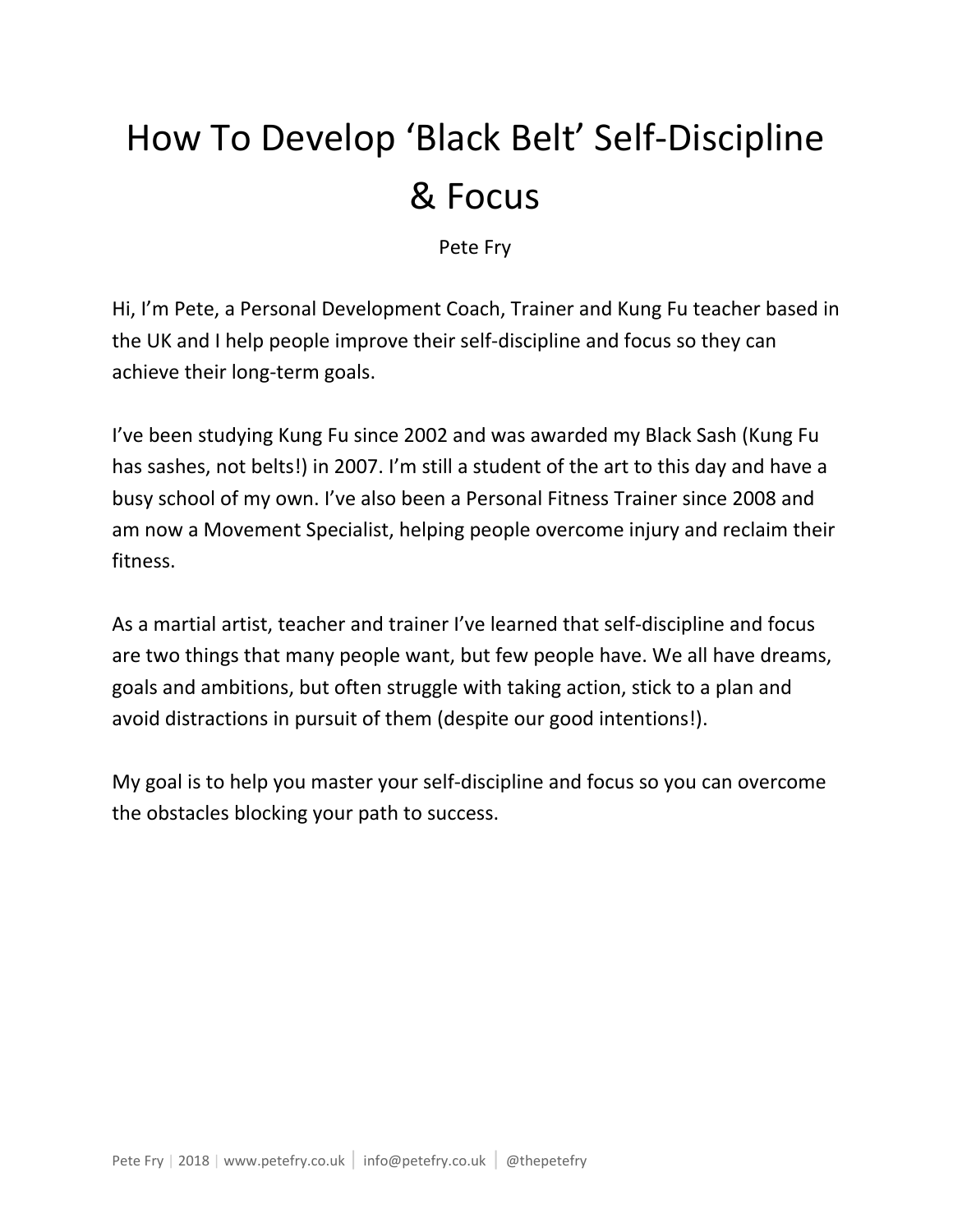## What Is Self-Discipline?

Self-discipline is often thought of as the ability to do the things we know we should be doing and stay "on task" as we do them. It's also thought of as the ability to say "no" when we need to.

While these definitions are not wrong, they are focused on the *outcome* of self-discipline and not self-discipline itself.

Let me explain...

If you look up the word 'discipline' in the dictionary you'll see multiple definitions:

- 1. "Training to act in accordance with rules; drill."
- 2. "Activity, exercise or regimen that develops or improves a skill; training."
- 3. "Punishment inflicted by way of correction and training."

The word 'self-discipline' has another definition:

1. Discipline and training of oneself, usually for improvement.

Taking the word at its true meaning, self-discipline is 'the training of oneself'; it is a process; it is something you *do*.

In other words self-discipline is a process of executing an action or series of actions.

If you take view that self-discipline is training yourself and you use the word "training" as a reference point, things start to change.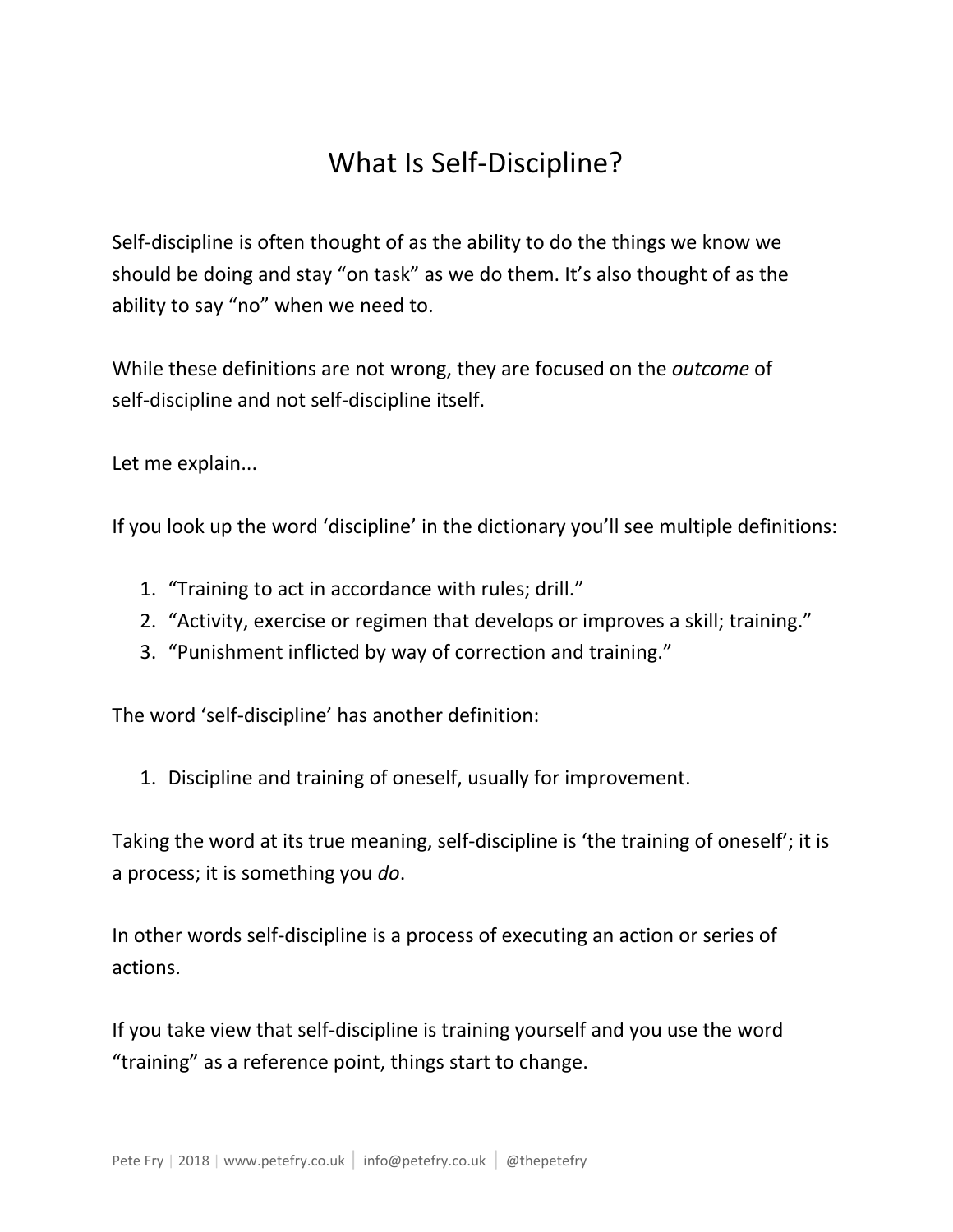Here are the definitions of the word "training"...

- 1. The education, instruction or discipline of a person or thing that is being trained
- 2. The status or condition of a person who has been trained

When you view self-discipline as training, a different story starts to appear.

## The Training Paradigm

Training is a process that is undertaken to produce an end result, often over a long period of time. Training for a sub 3 hour marathon for example, takes *years*. Training for a new job can take *weeks* and fitness training is done on an ongoing basis for *fun*!

In other words training is voluntary, is long-term and even enjoyable!

Every good training plan has an outcome and defined method to use to get to that outcome. A good training plan will also allow for *flexibility* and *adaptation* as you progress through it.

## The 'Kung Fu' Approach To Training

Kung Fu literally means "*time*" and "*effort*" and reflects the practice of a discipline. The term is not exclusive to martial arts training either; you can use the principles of 'Kung Fu' with painting, cooking, writing or anything else that requires time and effort. Most importantly, the foundation of Kung Fu is *daily practice.*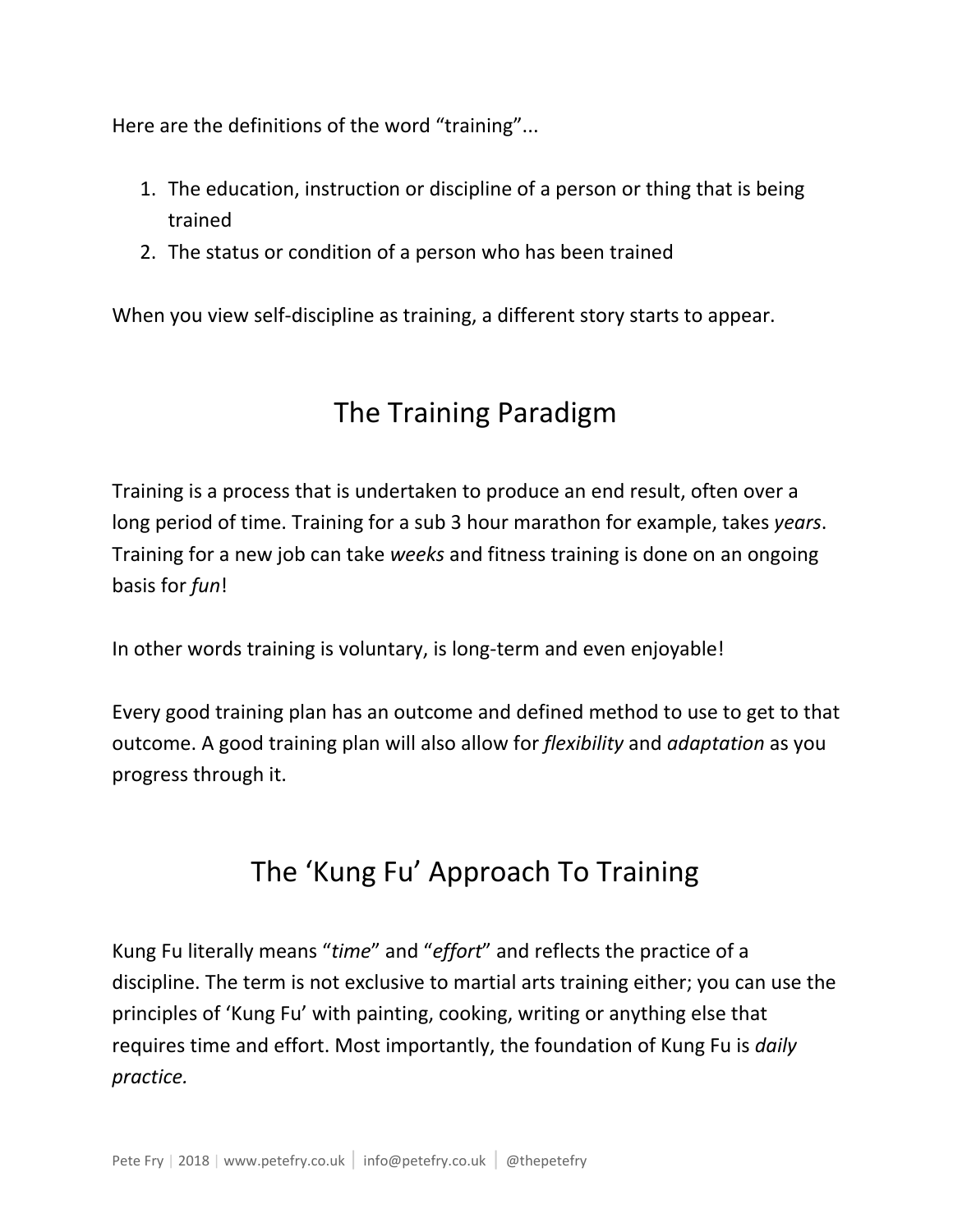Taking this approach to develop self-discipline is real game changer.

Instead of waiting for inspiration, a surge of energy or a feeling of guilt to come, think of self-discipline as *daily practice.*

#### Daily Practice

The word practice is defined as:

- 1. Habitual or customary performance; operation.
- 2. Habit, custom.
- 3. Repeated performance or systematic exercise for the purpose of acquiring skill or proficiency.

Self-discipline is a skill developed over time via forming habits through regular *practice*.

#### The Power Of Habits

If you study people that have great amounts of self-discipline they seem to do the things that need to be done naturally and habitually. They are usually the kind of people that embody what they do and they have appear to have good habits.

Habits are subconscious actions that we do without thinking and we often don't even notice we're doing them until we think about it or they're pointed out to us.

The key is to consciously build habits around developing competencies.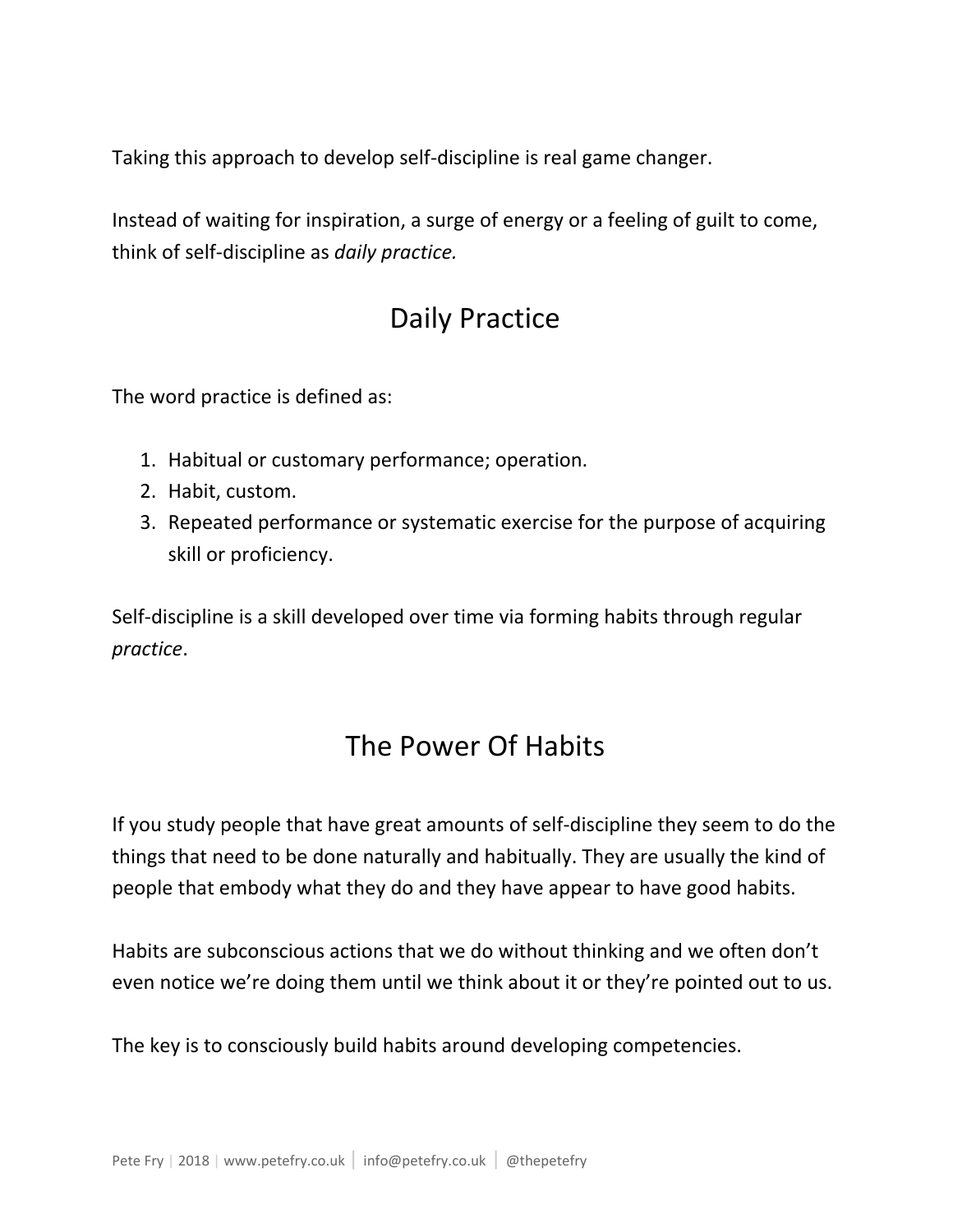You may have seen the Four Stages Of Competence in human psychology:

- 1. Unconscious Incompetence
	- You don't know you can't do something and don't know it's value
- 2. Conscious Incompetence
	- You become aware you can't do something and realise it's value. Mistakes are made in this stage as you learn the new skill.
- 3. Conscious Competence
	- You can do it with conscious effort, perhaps broken down into steps
- 4. Unconscious Competence
	- You can do it without trying and even do it while performing another task

A good analogy for this is driving a car...

As young child you don't know the value of driving a car, then as you grow older you realise it's value and become aware of your skill deficit as you start learning to drive. Through the learning process you become competent at driving with conscious effort. Then as experience increases you become able to drive without thinking about it.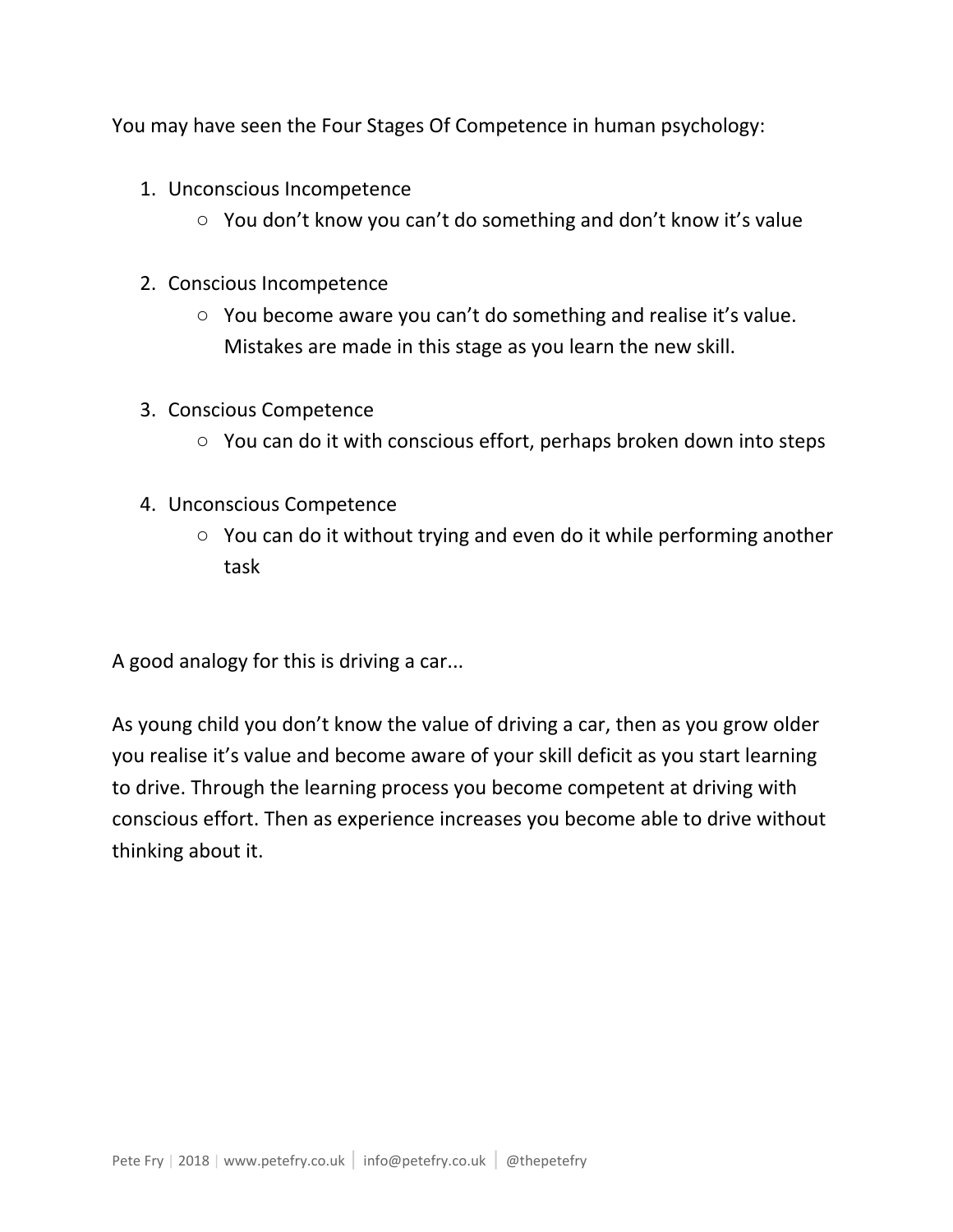#### How To Use Habits To Build Better Self-Discipline

We can use the same framework of learning to to help us improve our self-discipline by using habit formation as a tool.

- 1. Awareness of our biggest opportunities for improvement
- 2. Conscious effort to form habits
- 3. Success through conscious action
- 4. Success through unconscious action

If we spend time first becoming aware of where we lack self-discipline and then go to work developing these areas, we can start creating habits through conscious effort and eventually end up doing the things we need to do habitually.

A healthy diet is a great example of this. Changing something as fundamental as your diet can take a huge amount of conscious effort and making permanent changes can take a long time. Once changed fully though, you'll find very hard to change back to your old eating habits!

A great definition of a habit is something you can't stop yourself doing - wouldn't it be great to not be able to stop ourselves from doing what needs to be done?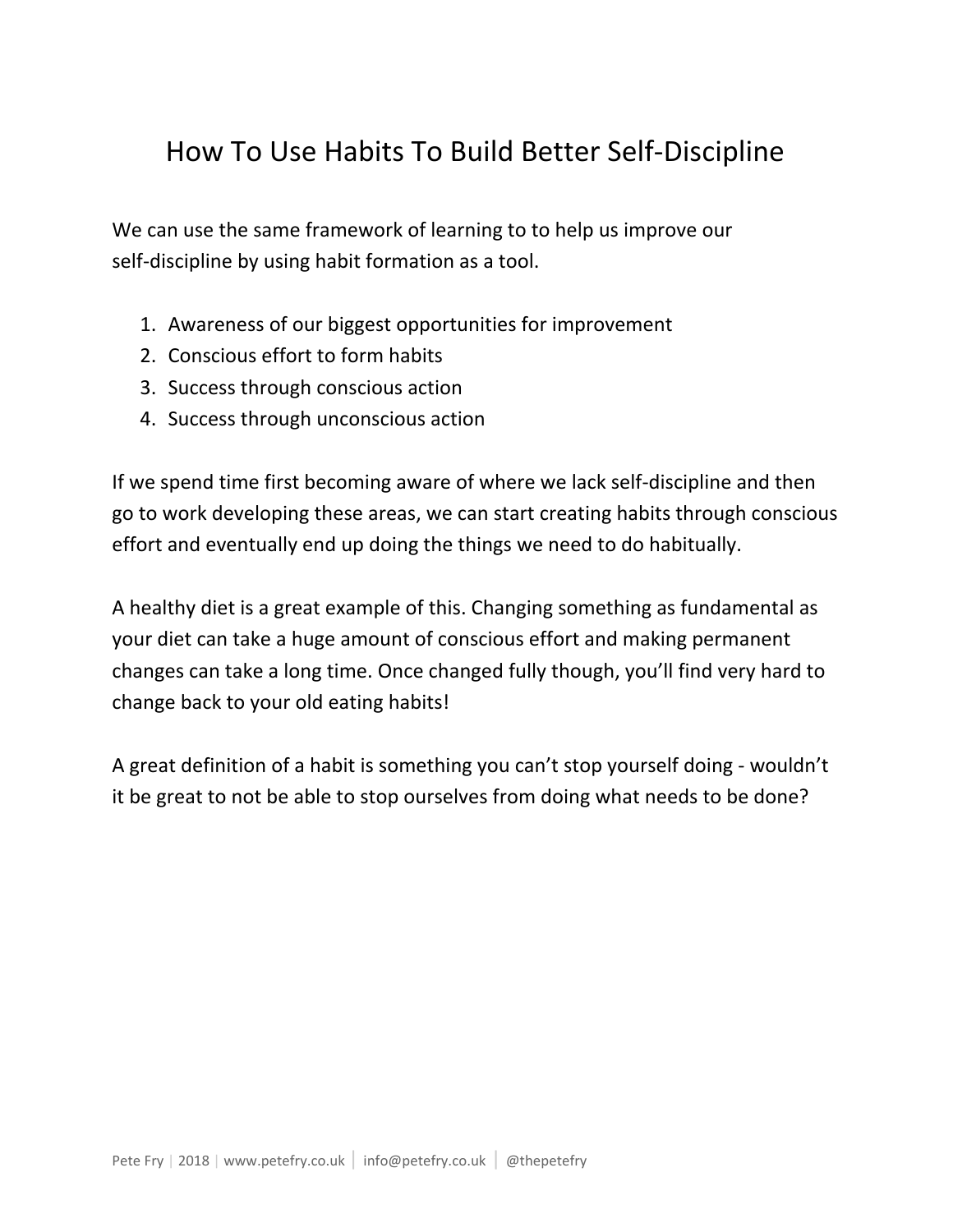#### Focus

Before we move on to talking about how to form a new habit, we need to talk about focus. Focus and self-discipline are two sides of the same coin, with focus the other side of self-discipline.

Most people consider focus the ability to concentrate and avoid distraction but there are different ways that we can focus. Short-term focus, for example, is about holding concentration, and long-term focus is about strategy and planning.

If focus is about *concentration*, *strategy* and *planning*, then self-discipline is about *execution* or *action*.

Without focus our actions lack direction. Without action our focus doesn't produce results.

Action + No Focus = No Direction

Focus + No Action = No Results!

A good way to define focus is "The holding of short and long-term attention".

Self-discipline and focus also feed into and support each other. We need to practice self-discipline (action) to help keep us focused, and we need focus to practice self-discipline.

There are two type of focus we need to develop; long-term and short-term focus.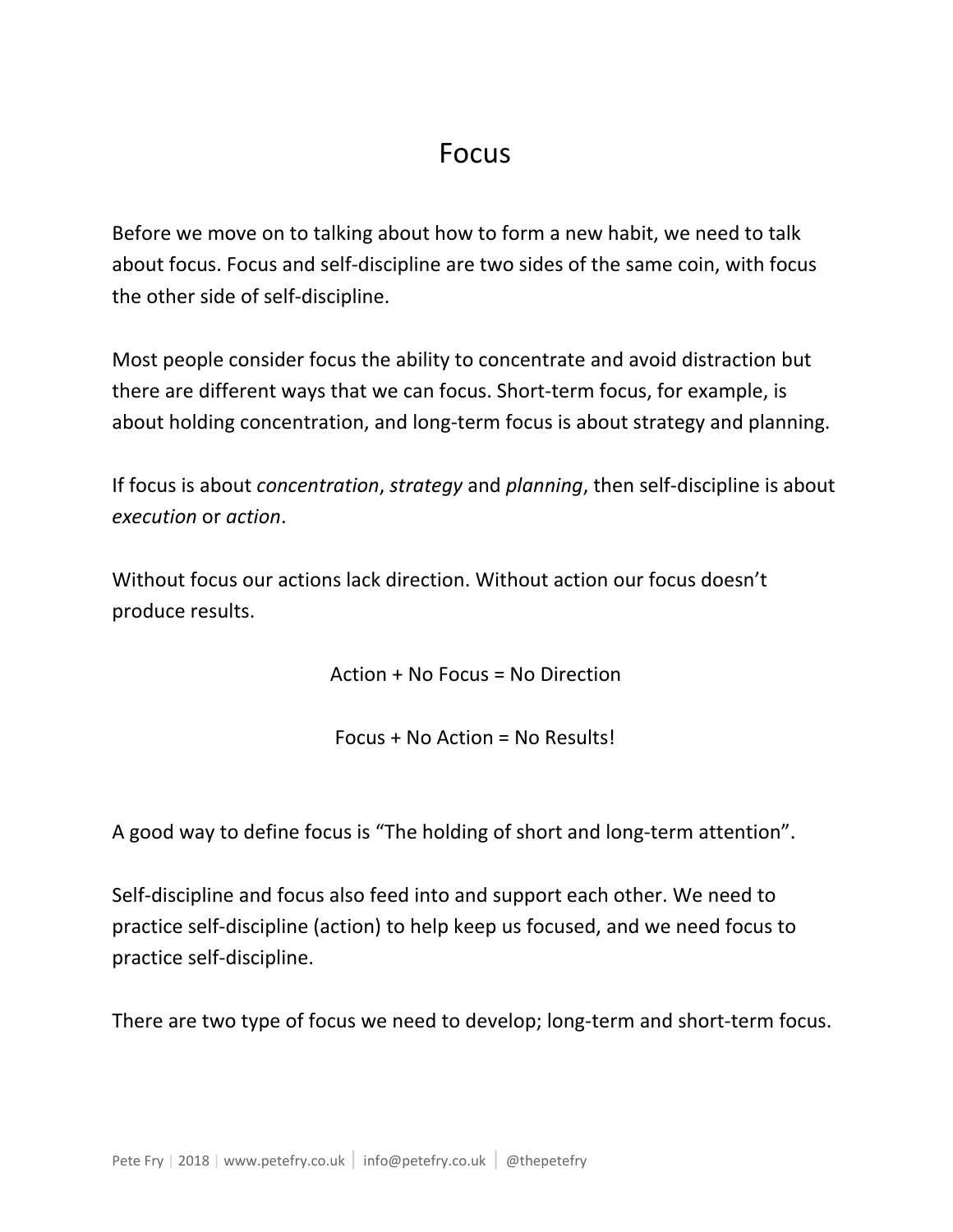### Long-Term Focus

Long-term focus is about the mind, visualisations and long-term goal setting. Defining our desires and ambitions for our life is one of the most important things we can do to achieve the success that we want in our lives.

Having a long-term vision of where you want to be can be a great source of inspiration when motivation drops.

Here's a few ideas to help you develop your long-term focus:

- ❏ Define what long-term success looks like for you
- ❏ Spend time everyday remembering what you want to achieve
- ❏ Visualise how things will look and feel for you when you have achieved them
- ❏ Remember the things that are important to you *why* you do what you do

Spending time every day focused on the long-term outcomes we want to create in our lives really helps to focus the mind.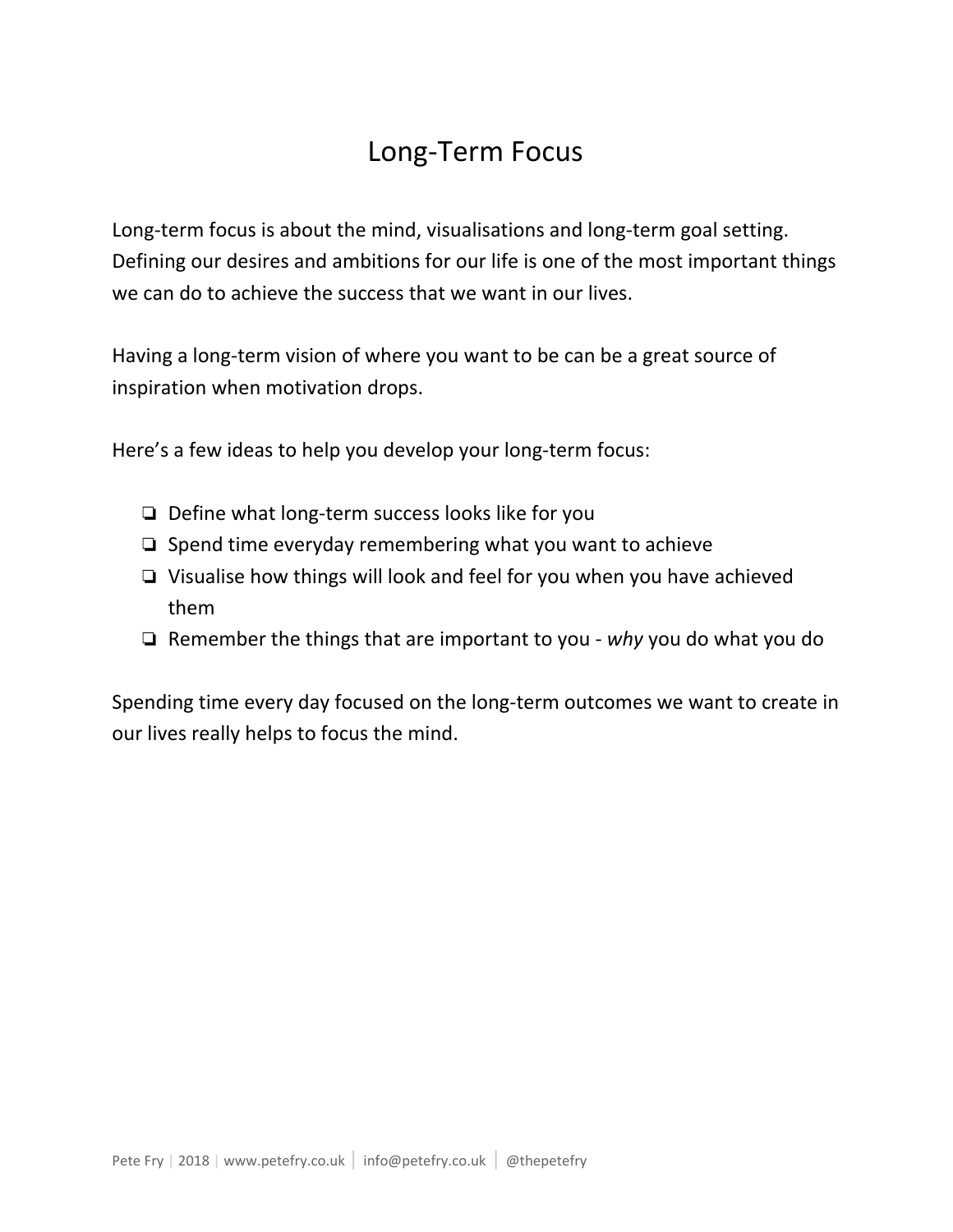#### Short-Term Focus

Short-term focus on the other hand, is about our physical world; our physical energy and our environment. Optimising our physical energy and environment is key to build short-term focus. If our energy levels drop we find it difficult to hold short-term focus.

Here are a few ideas to help you build short-term focus:

- ❏ Drink enough water
- ❏ Eat food that brings you long-term energy
- ❏ Structure blocks of time for productivity
- ❏ Turn off distractions in productivity time
- ❏ Take regular and structured breaks
- ❏ Enjoy your breaks switch off and do something completely different
- ❏ Strive for good quality sleep

The real magic with short-term focus comes when you combine all of the elements above in a way that brings you your highest level of natural energy and focus.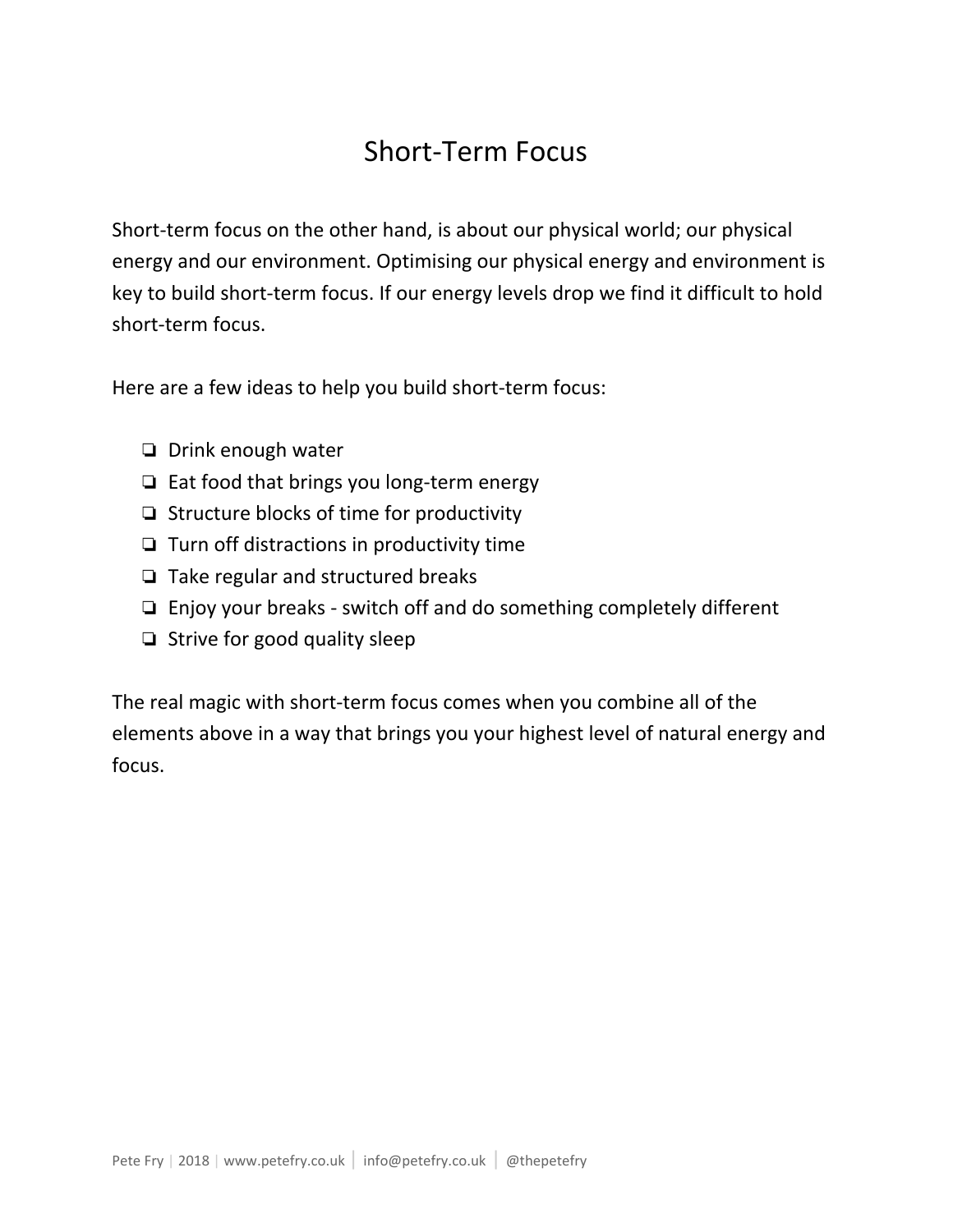## Combining Long-Term & Short-Term Focus

When we combine our long-term focus with our short-term focus we get 'centered' and have a useable strategy for productivity. All we have to do then is execute it!

If you feel you're losing focus it may be time to build a new habit around minimising distractions, or your nutrition or just remembering your long-term goals and why you're doing the things you're doing.

#### Focus Without Self-Discipline

It's perfectly feasible to be focused (physically and mentally 'switched on') but to lack self-discipline and action. In this situation you may feel awake and physically ready but find yourself easily distracted from the task at hand.

## Self-Discipline Without Focus

If you're the kind of person that can work hard and avoid distractions regardless of how physically and mentally tired you are, you have a big advantage. Without focus though, you may stay on a task for too long when your time would be better spent elsewhere.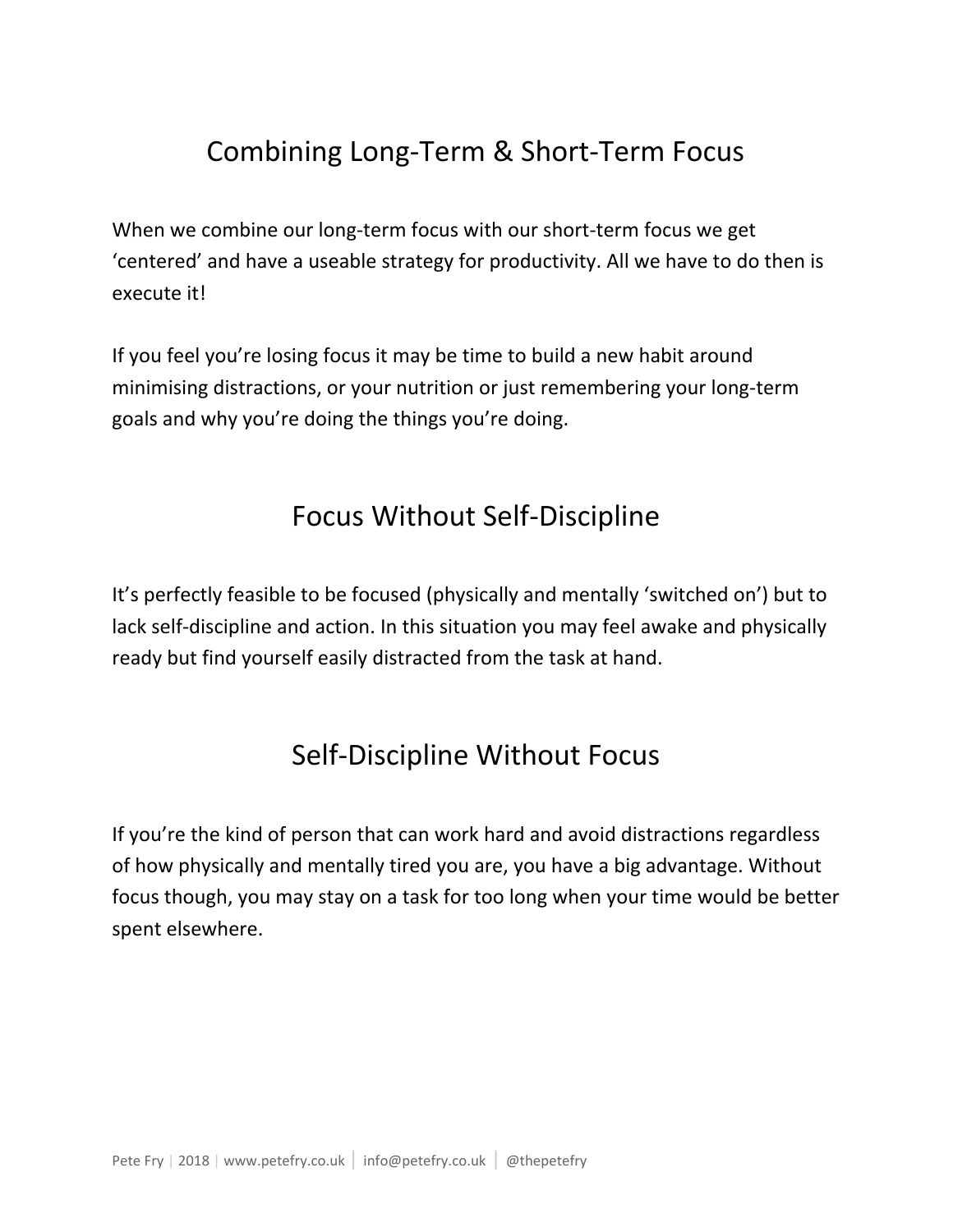## Using Self Discipline & Focus Together

When you use self-discipline and focus together you really start to feel like you're 'on your game'. You are physically and mentally alert, have a plan and are executing against that plan.



In the diagram above you can see that I've used the Yin Yang symbol. This is because like the Yin Yang model, self-discipline and focus feed into each other.

When we practice self-discipline we become focused and when we are focused, we can practice self-discipline.

Knowing that self-discipline and focus work as a continuous cycle can help us identify areas where the cycle may be stopping. If you focus drops, for example, you may find your self-discipline dropping too. In this case, spending more time focusing long and short-term can be what gets us back on our game.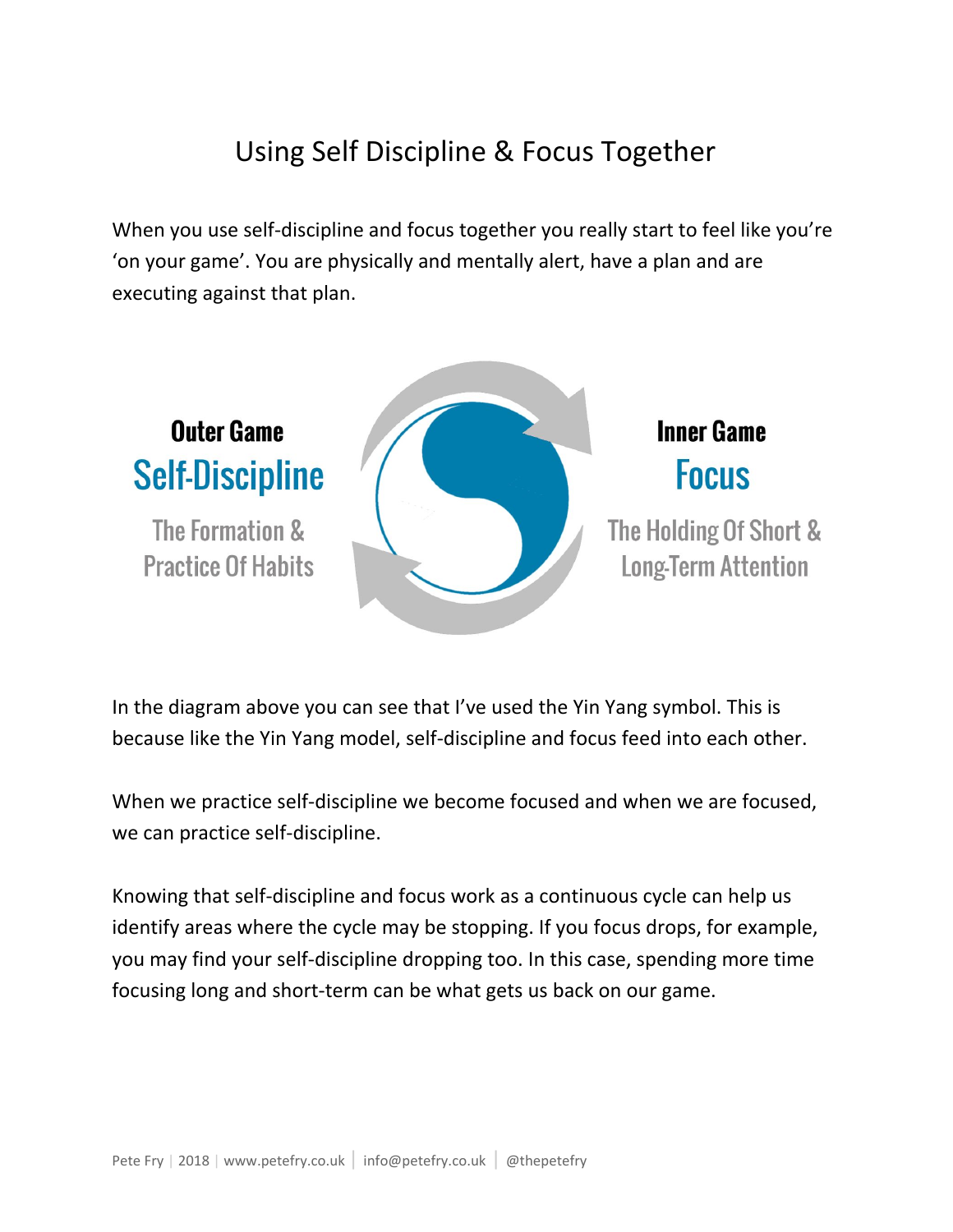## Your Biggest Opportunities For Growth

It's time to figure out where your biggest opportunities for growth lie. What parts of your life do you know you need to work on your self-discipline and focus and what parts of your life are you unaware of that could use some work?

These are big questions so don't worry if you can't answer them right now, though I'm sure a few will jump out at you! Our goal here is to bring to light our biggest opportunities for growth and then consciously form habits around them.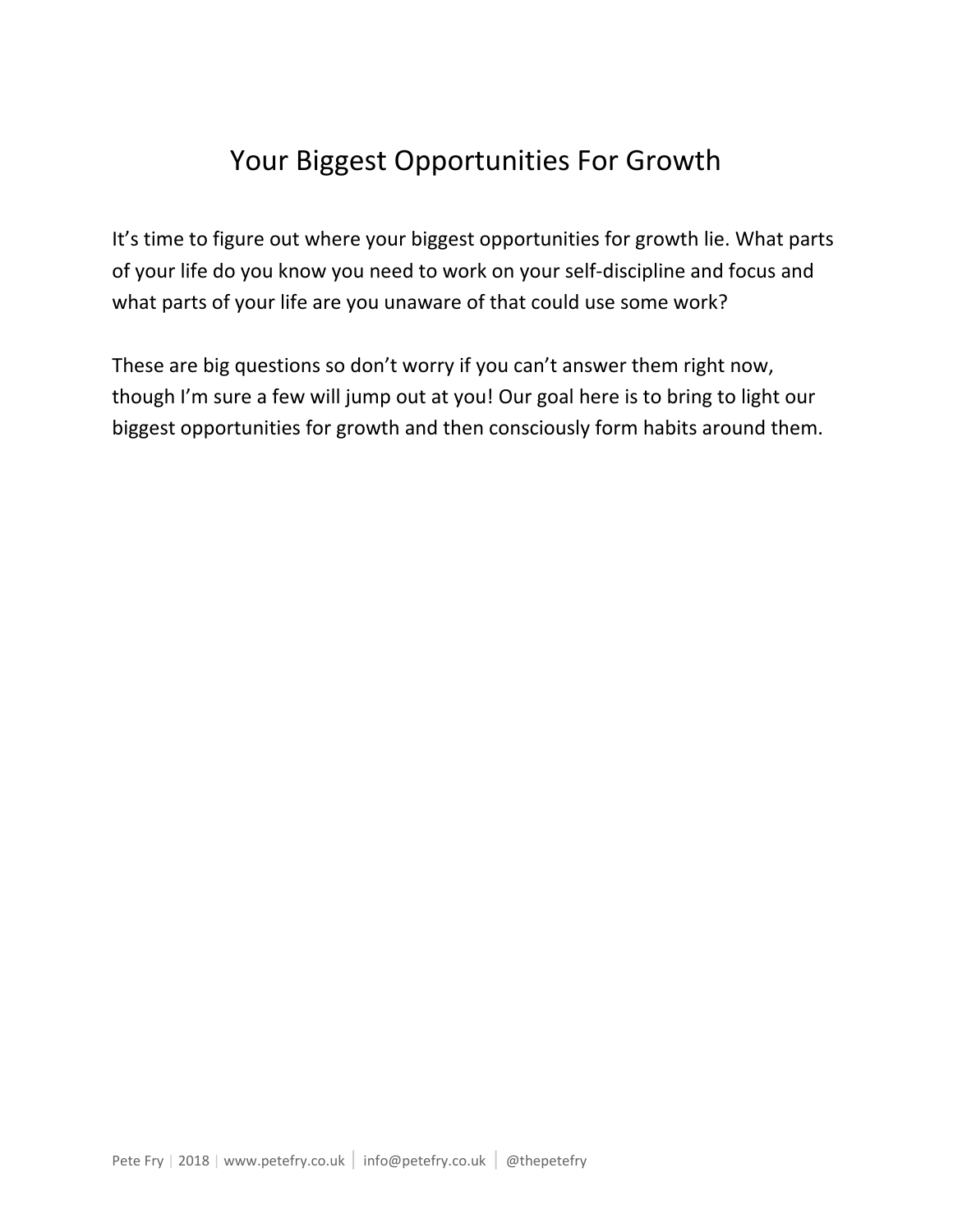## How To Form A New Habit

It is thought that habits take at least 30 days to build and this process requires a good amount of conscious effort. We only have a small amount of will power every day and it is best utilised to form a new habit.

As you go through the first 30 days of building a new habit you will experience resistance and a force pulling you back to your old behaviour. This is perfectly normal but because of the willpower it takes to overcome this 'habit gravity' it is wise to only build one habit at a time.

To understand habits a little better we need to look at another hierarchy:

- 1. Actions
- 2. Routines
- 3. Habits

Actions are task performed through conscious effort. Routines are groups of conscious actions. Habits are subconscious actions or groups of actions.

Routines are powerful. They are groups of actions that produce a specific result. Most of us have a morning and evening routine, you may follow a specific workout routine at the gym and athletes often have a pre-game ritual they go through to get 'in the zone' before competing

If we follow a routine for long enough it becomes a habit. Unfortunately this applies to bad habits too!

*What are you good and bad habits? What routines do you currently have in your life that serve you and what routines could you change for a better outcome?*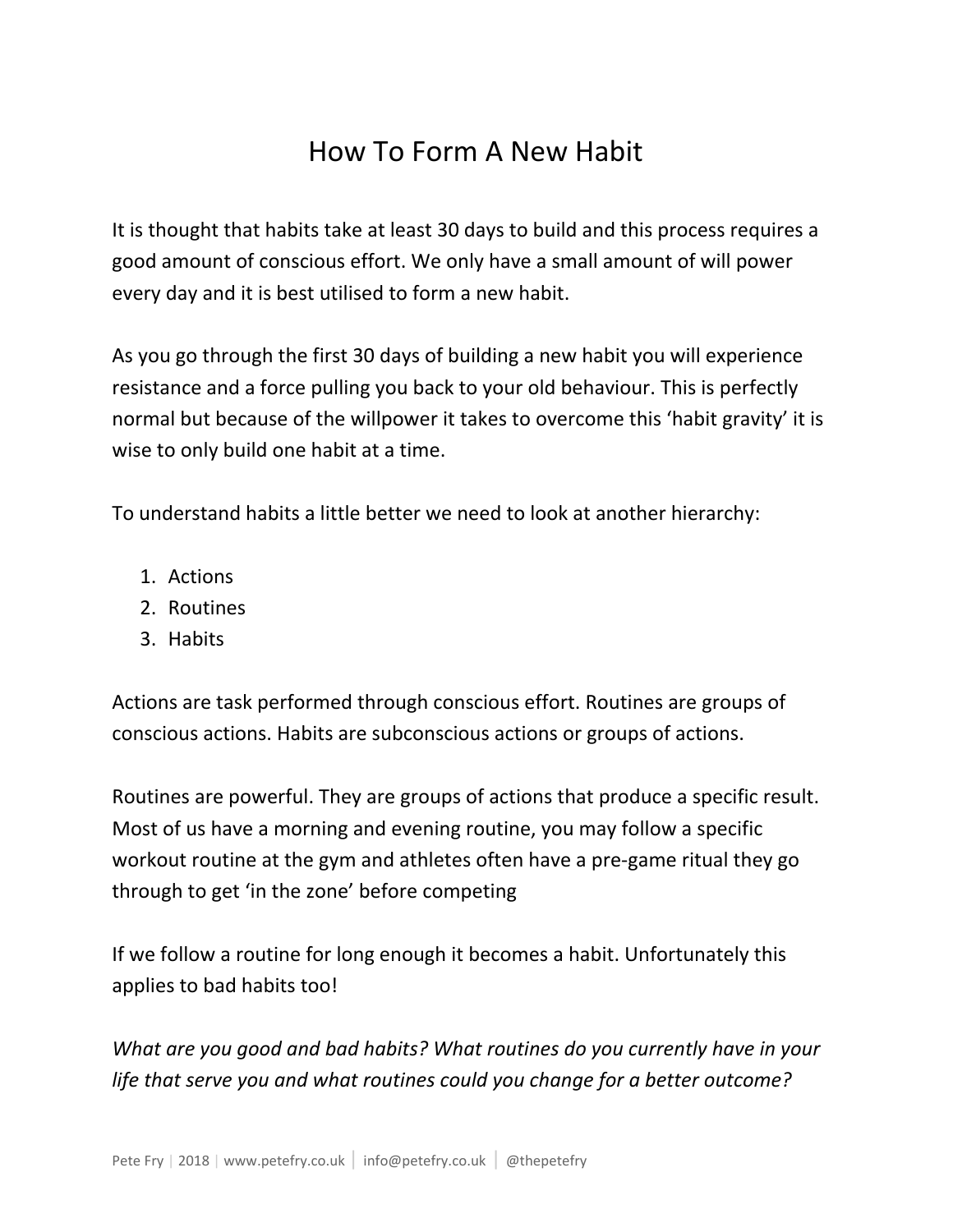#### Exercise

Write a list of the areas in your life where you lack self-discipline or focus and choose **one** to work on by consciously forming a new habit for 30 days:

*I lack self-discipline and/or focus in the area of \_\_\_\_\_\_\_\_\_\_\_\_ because I*

*\_\_\_\_\_\_\_\_\_\_\_\_\_\_.*

For example…

*"I lack self-discipline in the area of time management because I'm always late."*

Or…

*"I lack focus with work because I'm too easily distracted."*

Or...

*"I lack self-discipline in the area of recreation and relaxation because I'm always working or thinking about work."*

Then decide one action that you can do to help form a new habit to better practice self-discipline.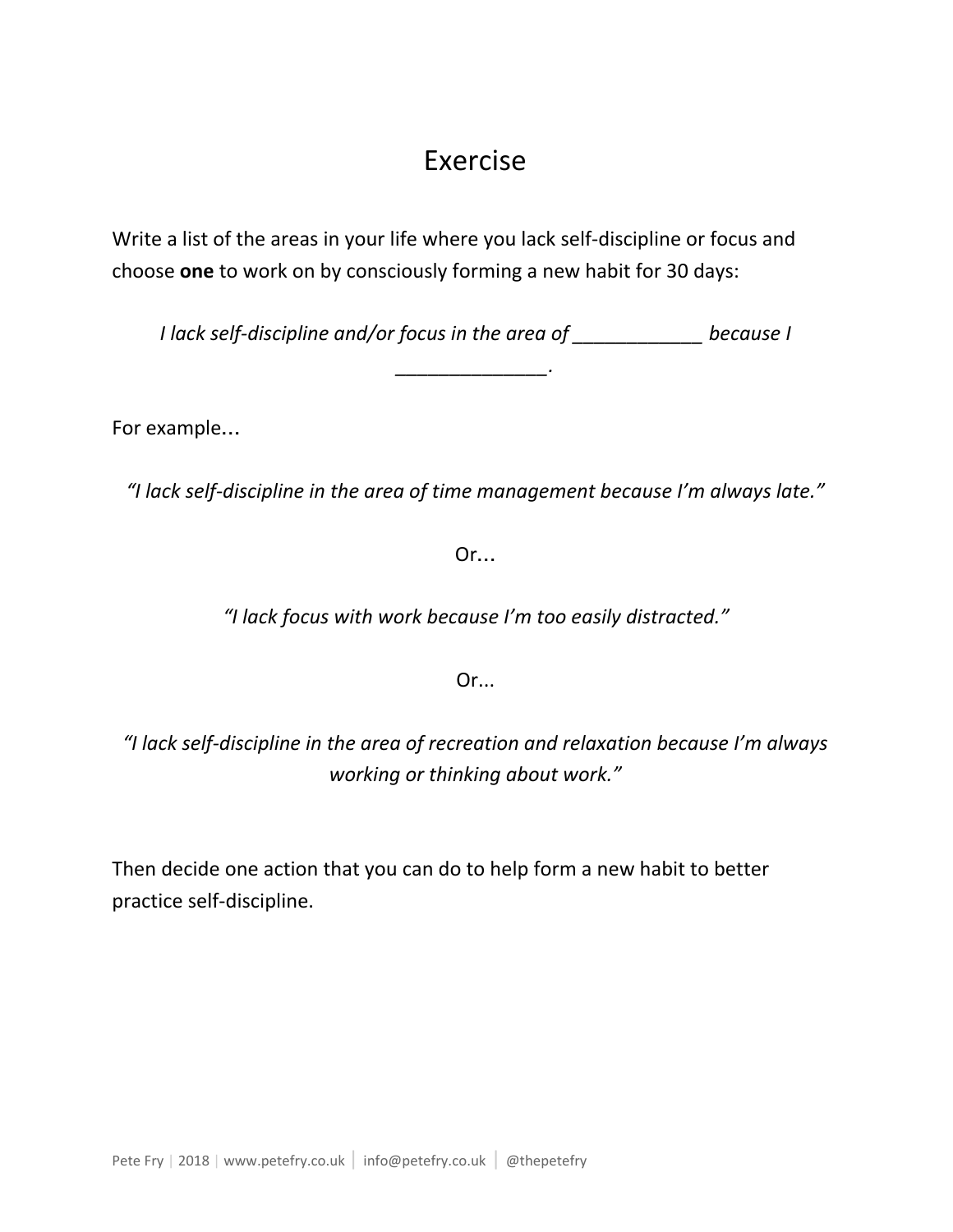| Problem                                                                                                        | <b>Action-Oriented Solution</b>                                                                                                                                                                          |
|----------------------------------------------------------------------------------------------------------------|----------------------------------------------------------------------------------------------------------------------------------------------------------------------------------------------------------|
| "I lack self-discipline in the area of time<br>management because I'm always<br>late."                         | Practice setting an alarm to leave on<br>time for 30 days.                                                                                                                                               |
| "I lack focus in the area of work<br>because I'm too easily distracted."                                       | Plan specific time slots for productive<br>work. Plan regular structured short<br>breaks.<br>Switch off distractions when you're<br>being productive.                                                    |
| "I lack self-discipline in the area of rest<br>and recreation as I'm alway working or<br>thinking about work." | Schedule your rest and recreation<br>time. Plan blocks of uninterrupted rest<br>and relaxation time. Find activities you<br>find relaxing. Turn your computer or<br>phone off at a set time every night. |

You can make this list as long as you like but choose your first task wisely. It's a good idea to start with a relatively easy task that will have a positive effect on building other habits.

For example, building the habit of drinking a glass of water first thing will increase your physical energy and concentration which will then help you form more challenging new habits.

Remember it takes at least 30 days to form a new habit so even your progress may seem slow you'll be forming 12 new habits per year. Habits compounded on top of each other can be transformative for your life.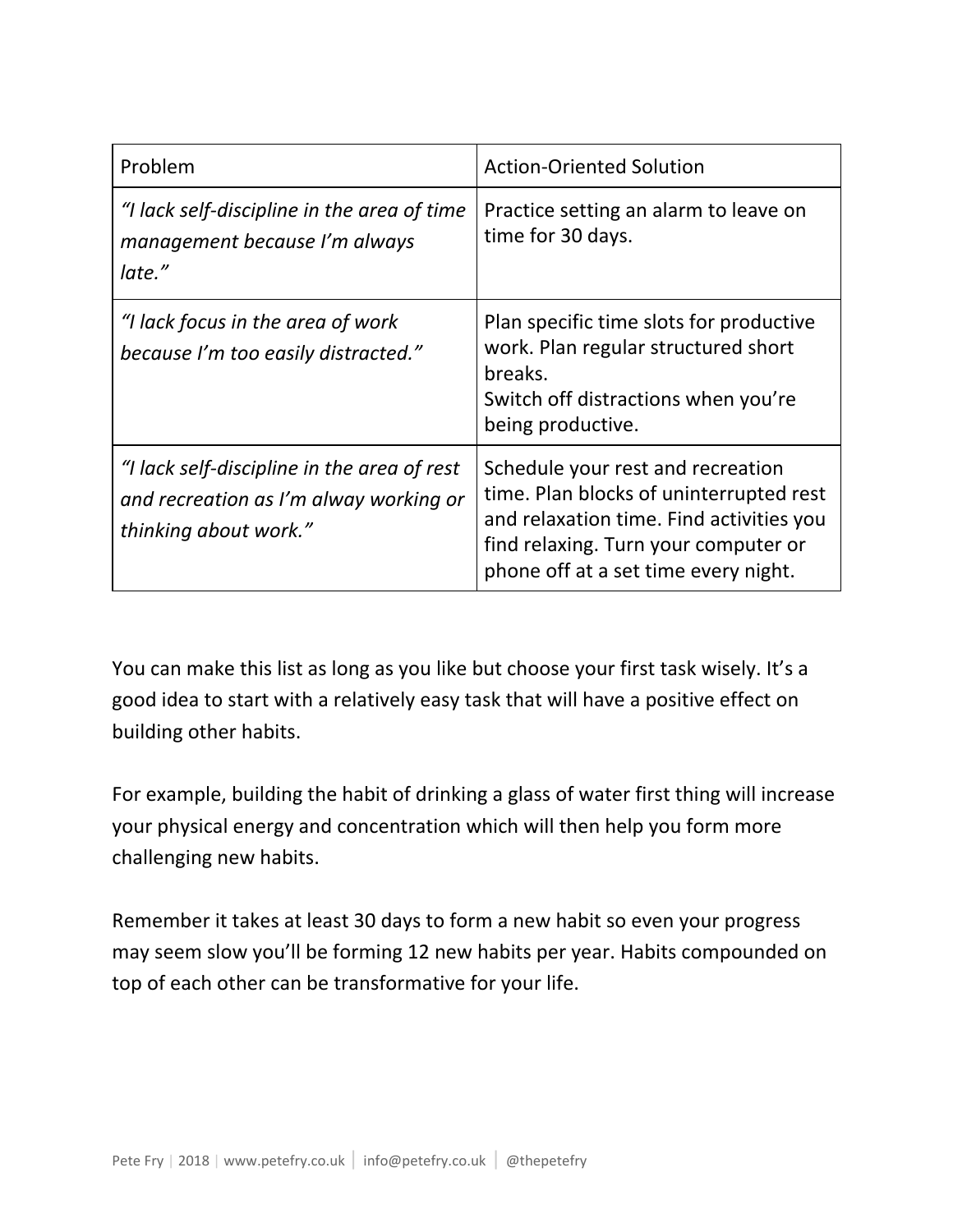## Self-Discipline & Focus Mindsets

Here are few mindsets to remind you about self-discipline and focus

- Self-discipline is doing the things that need to be done
- Self-discipline is a practice, not an end result
- Self-discipline is action
- Focus is the 'other side of the coin' to self-discipline
- Focus is short-term and long-term
- Focus is concentration, strategy and planning
- Focus without self-discipline lacks action
- Self-discipline without focus lacks direction
- Self-discipline and focus are developed through creating habits
- Habits are created over at least 30 days
- Habits require willpower so should only be built one at a time

## Combining Self-Discipline And Focus For Increased Energy, Motivation And Productivity

When you combine focus and self-discipline you will experience new levels of energy, motivation and productivity...

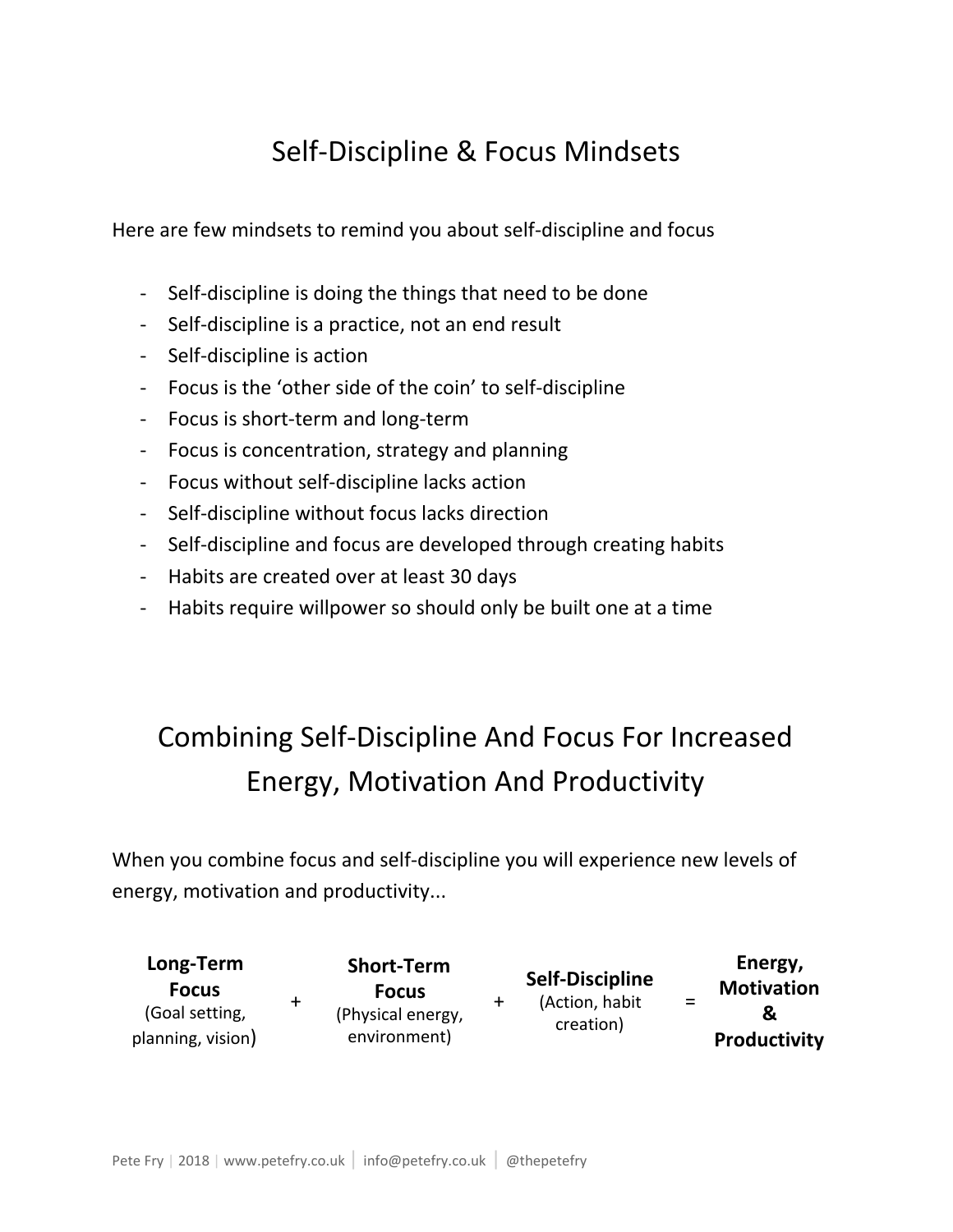## Personal Development & Growth

There is a saying in Buddhism - "The path is the goal."

We can take this philosophy and apply it to self-discipline and focus; by attending the processes of self-discipline and focus we can have confidence that we are *doing* self-discipline and focus.

Self-discipline and focus are a practice; a method of achieving success. Success is a subjective term and means different things to different people. The paradox is when we arrive at success we have grown and "success" then becomes recalibrated to mean something else.

The constant in this process is our own development and two of the key practices we use in this process are Self-Development & Focus, so get practicing!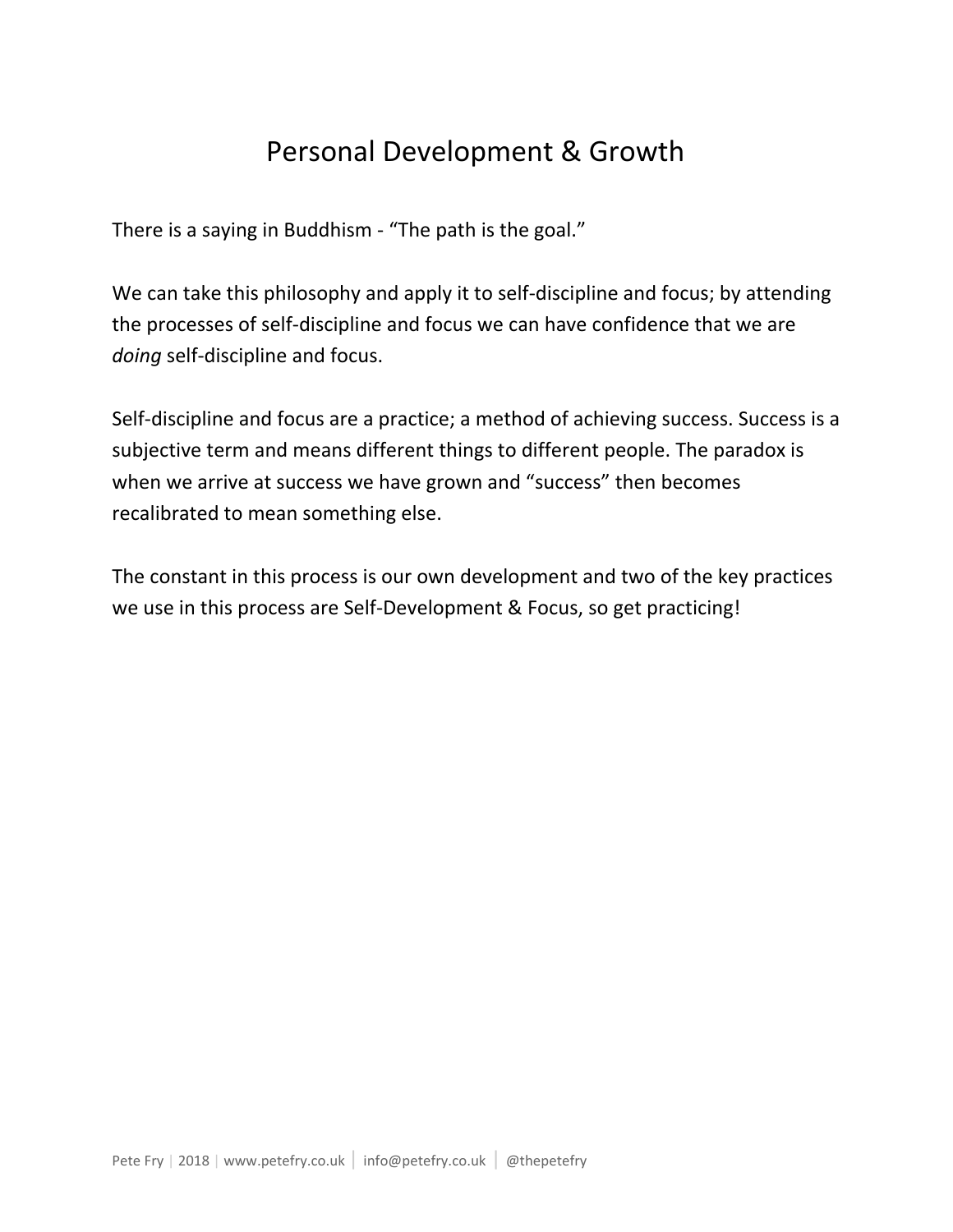## What Next?

Hopefully you have found the information here useful. My goal is that the model of self-discipline and focus I have proposed has provoked some thought around your own biggest areas of opportunity for growth.

Self-discipline and focus are not about forcing yourself to do something against your will through gritted-teeth determination. Yes, there are times when you need to persuade yourself into action through self-reward, self tough-talk or even guilt but these methods only work in the short-term. For long-term success the creation of habits and continued effort is key.

Building well chosen habits and developing good focus can be transformative for your life and over time, your habits will become a part of you.

What we're really talking about here is self-image; the image you hold of yourself in your mind and the actions you make because of it. If you do something for long enough you identify yourself with that action.

"I'm the kind of person who…[*is always late etc*]" is a statement of self-image.

When it comes to self-discipline and focus, self-image is important. Saying the words "I have no self-discipline" usually means you have a tendency to focus on short-term enjoyment and perhaps avoid the short-term pain of hard work.

Of course we're talking about deeper work here and becoming away of your own self-image and values is an important part of your personal development and growth.